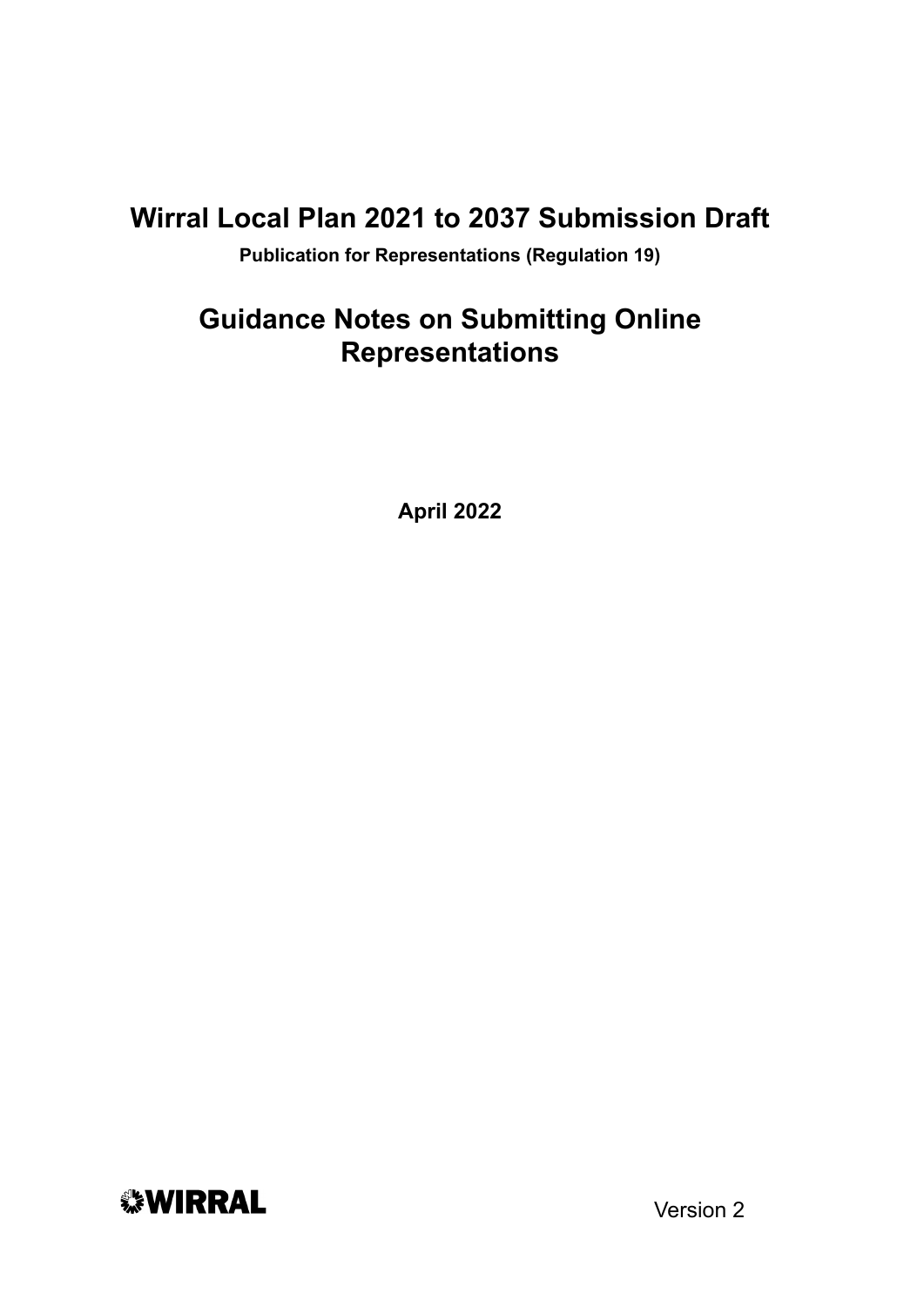#### **Introduction**

This guide has been produced to assist those who wish to make representations on the 'soundness' of the Wirral Local Plan 2021-2037, and the supporting Sustainability Appraisal and Habitat Regulations Assessment using the Council's online consulation portal.

It is important that this Guide is read in conjunction with the accompanying Guidance Notes on Submitting a Representation which can be viewed and downloaded here www.wirral.gov.uk/newlocalplan and provides further information on how to complete the representation form.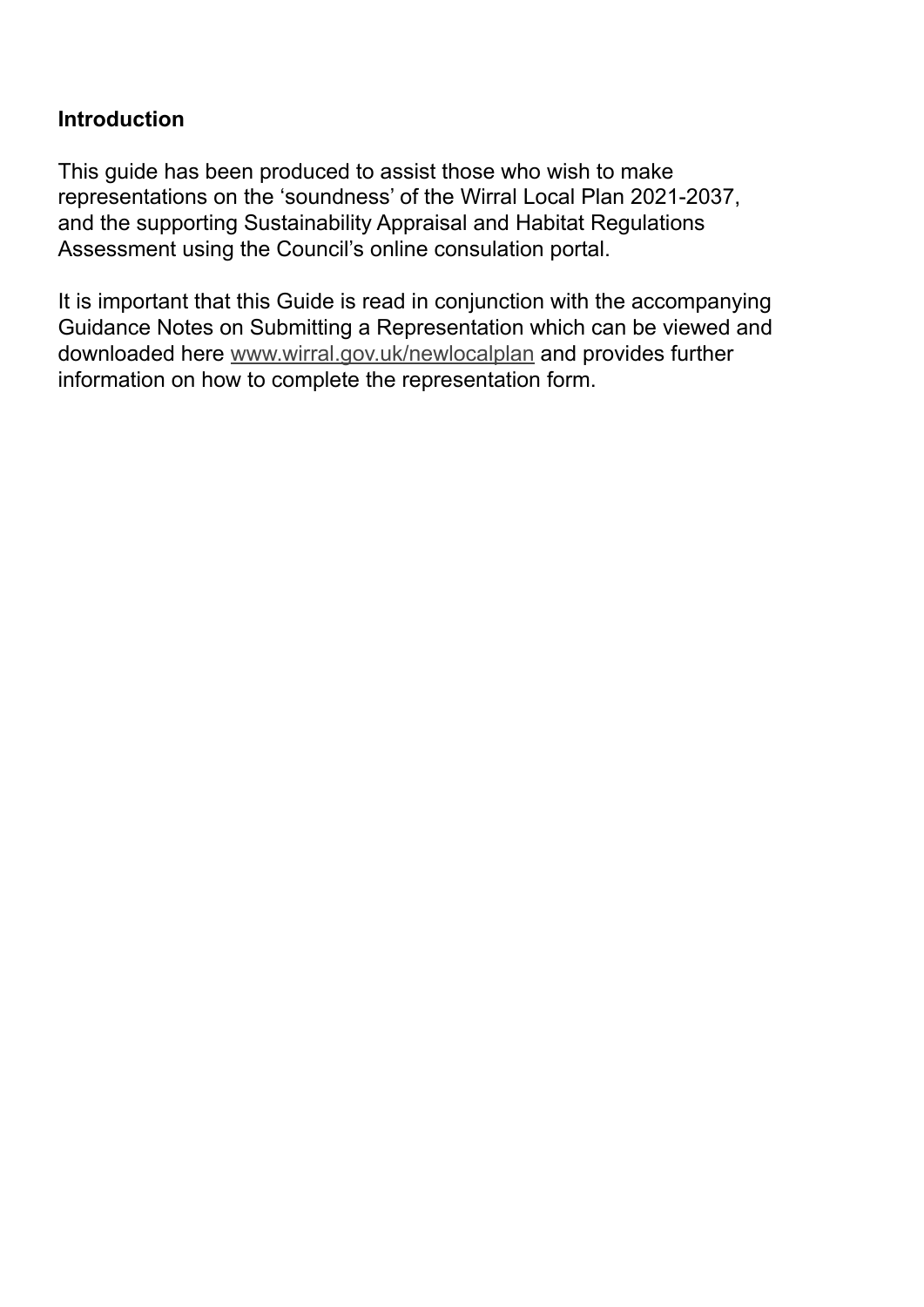#### **Data Protection and Privacy**

To ensure an effective and fair examination, it is important that the Planning Inspector/s appointed to carry out the independent examination and all other participants in the examination process are able to know who has made representations on the plan. The Council will therefore ensure that the names of persons or organisations making representations can be made available (including publication on the Council's website and or consultation portal) and taken into account by the Inspector.

We are unable to accept anonymous representations. All duly made representations, together with the names of respondents, will be made available on the Council's website. Personal information such as telephone numbers, addresses, and email addresses will not be published. By submitting a representation, you are confirming that you understand that your response will be published in full, together with your name, including on our website.

The information you provide (including address, telephone numbers, e-mail addresses, etc.) will also be shared with the Programme Officer and the Planning Inspector/s, to be used only for the purposes of conducting the examination.

If you choose not to provide data for this purpose, or ask us to erase your data, you will be unable to participate in the Local Plan Examination process. You have the right to access your personal data and to ensure the Council is processing it in the correct way. For further information about how we and the Planning Inspector use your personal information, please visit the privacy policy on the Council's website: https://www.wirral.gov.uk/planning-and-building/local-plans-and-planning-policy/forward-planning-privacy-notice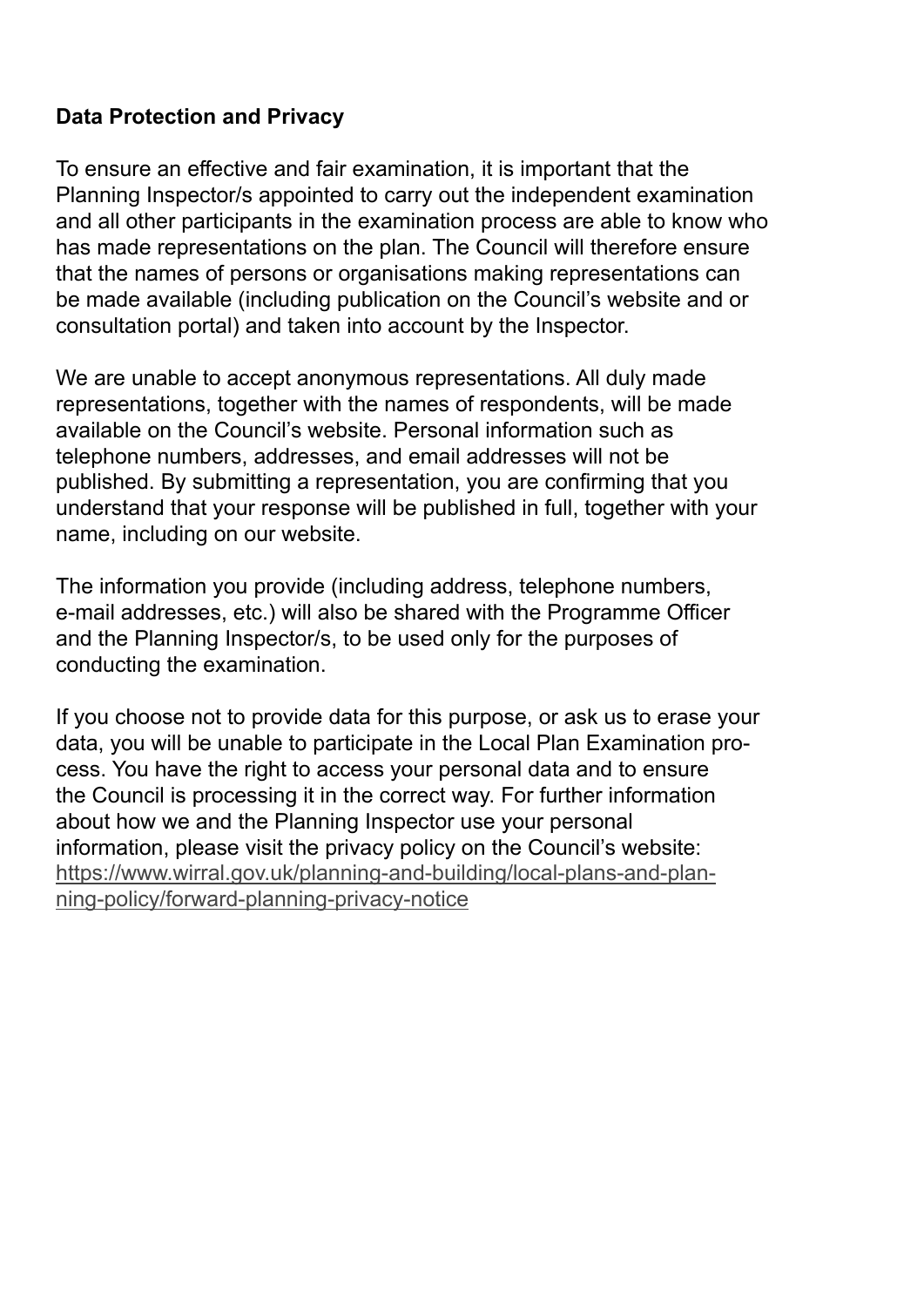## **Step 1**

#### Please go to https://wirral-consult.objective.co.uk/kse

| <b>Wirral Council Planning Consultation Portal</b>                                                                                                                                                                                                                                                                                                                                                                                                                                                                                        |                                   |  |  |
|-------------------------------------------------------------------------------------------------------------------------------------------------------------------------------------------------------------------------------------------------------------------------------------------------------------------------------------------------------------------------------------------------------------------------------------------------------------------------------------------------------------------------------------------|-----------------------------------|--|--|
|                                                                                                                                                                                                                                                                                                                                                                                                                                                                                                                                           |                                   |  |  |
| Register<br>Log in<br>for an account                                                                                                                                                                                                                                                                                                                                                                                                                                                                                                      |                                   |  |  |
| Important: please check your email junk or spam folder if you do not receive your registration validation email                                                                                                                                                                                                                                                                                                                                                                                                                           |                                   |  |  |
| Wirral Local Plan 2021-2037, Submission Draft, Publication (Regulation 19) Stage                                                                                                                                                                                                                                                                                                                                                                                                                                                          |                                   |  |  |
| to the Town and Country Planning (Local Planning) (England) Regulations 2012 (regulations 19, 20 and 35) as amended prior to its submission to the Secretary of State                                                                                                                                                                                                                                                                                                                                                                     |                                   |  |  |
| for Independent Examination.<br>The period for representations is from 9 <sup>th</sup> May to 5pm 24 <sup>th</sup> June 2022. Any representation received after this time will not be accepted.<br>You can view the submission draft document and make representations by clicking on the 'Learn More' button.<br>You can also find out about the Local Plan, including how and where to view the Submission Draft and various supporting documents by visiting the Council's Local Plan<br>web page here: www.wirral.gov.uk/newlocalplan |                                   |  |  |
| <b>WIRRAL 2021-2037</b><br>7 days left                                                                                                                                                                                                                                                                                                                                                                                                                                                                                                    |                                   |  |  |
| <b>Local Plan Submission Draft</b>                                                                                                                                                                                                                                                                                                                                                                                                                                                                                                        | $\Omega$ 2                        |  |  |
| open<br>03/03/2022 04:41PM                                                                                                                                                                                                                                                                                                                                                                                                                                                                                                                | 7 days left<br>30/04/2022 05:41PM |  |  |

#### **Step 2: Register, Login or Just learn more**

You can chose to Login or to Register here (in which case you will not be prompted to login later when making a representation) or you can go straight to the Local Plan document by clicking the 'Learn More' Button.

#### **Step 3:**

Click on the 'Learn More' button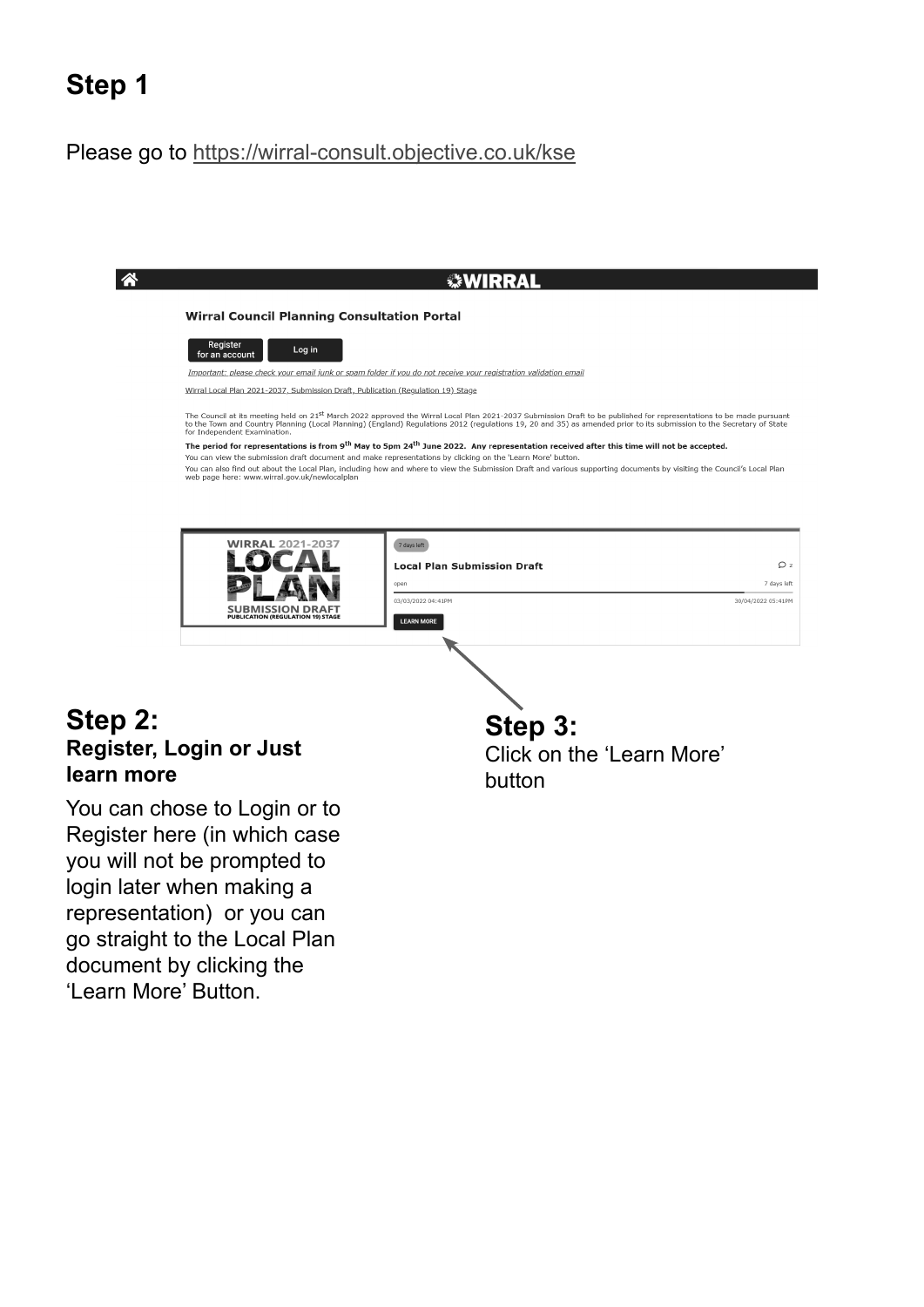#### **绿WIRRAL**

#### **Local Plan Submission Draft**

**FORMAL SUBMISSION - OPEN** 



There will be a number of supporting files here which you can refer to in making your representations

Click on 'Go to Event' button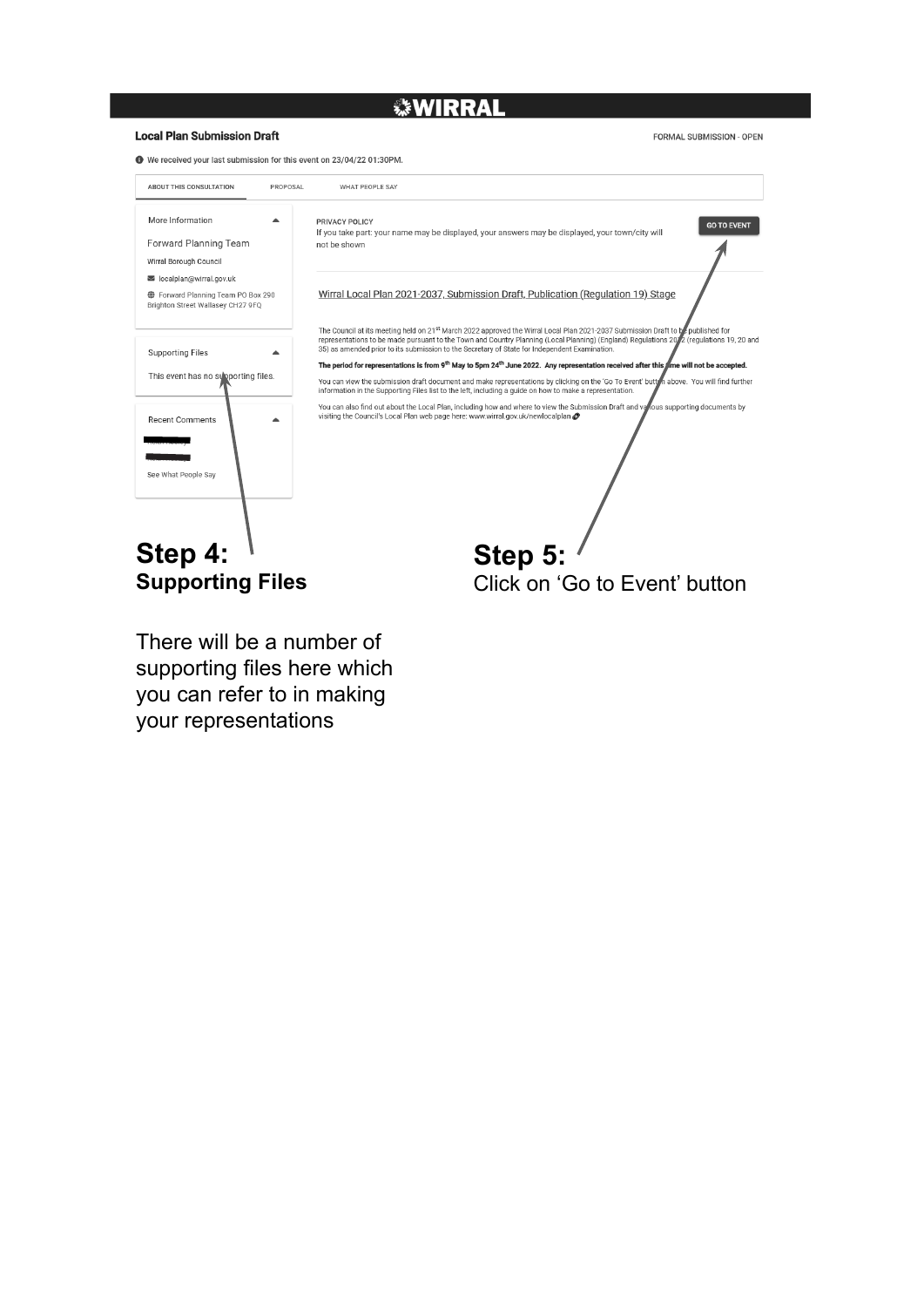

### **Step 6: Reading the document**

You can read the Local Plan document by selecting the chapter or section you want here

#### **Step 7: Representation Form Points**

Throughout the document you will see this symbol  $\Box$  This is where you can make a representation by clicking on the symbol.

We have placed them in each section and each policy for convenience but you can use the form for any part of the document.

When you are ready to make a representation please click on the symbol.

Please refer to the general guidance notes on making a representation which will be available in Supporting Files (Step 4)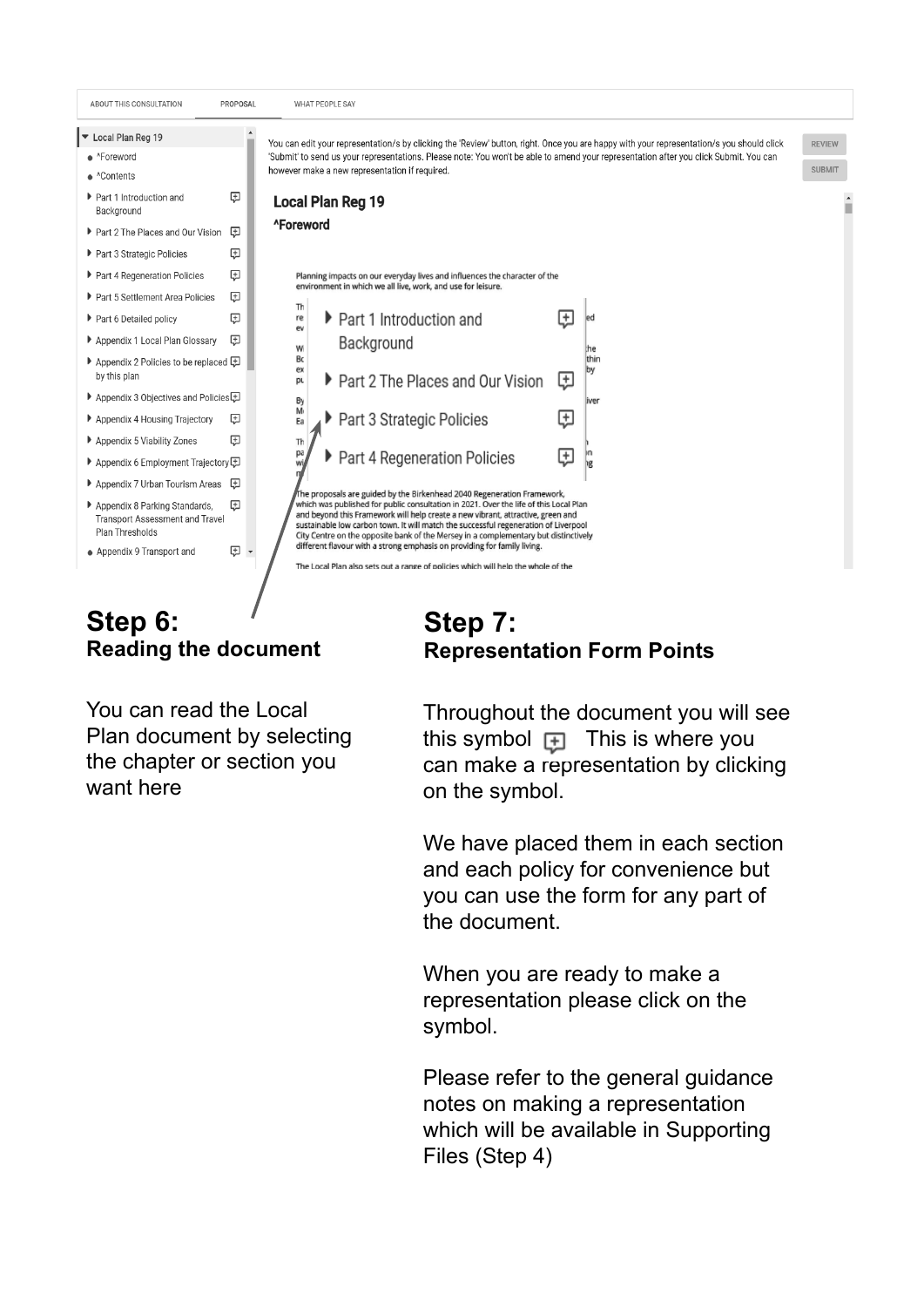| <b>日</b> Profile                                                                                                                                          |
|-----------------------------------------------------------------------------------------------------------------------------------------------------------|
| Profile                                                                                                                                                   |
| This allows you to submit comments representing either personal views or those of an<br>organisation<br>Views submitted as<br>Organisation (c) Individual |
| Your title - or how you like to be addressed (e.g. Mr, Mrs, Ms, Dr, etc).<br>Title<br>Mr                                                                  |
| This is normally your first name (or the name you prefer to be called by).<br><b>Given Name</b>                                                           |
| ж<br>Your last name or surname.<br><b>Family Name</b>                                                                                                     |
| <b>NEXT</b>                                                                                                                                               |

#### **Step 8: Login, or Register**

At this point, if you haven't logged in or registered you will be prompted to do so.

The Council cannot accept anonymous representations.

#### **Step 9: Check your details**

When you make your first representation of a viewing session you will be prompted to check your details. You will be asked to do this again if you log out and back in.

If you are happy with your details then please click 'Next' and you will be taken to the main representation form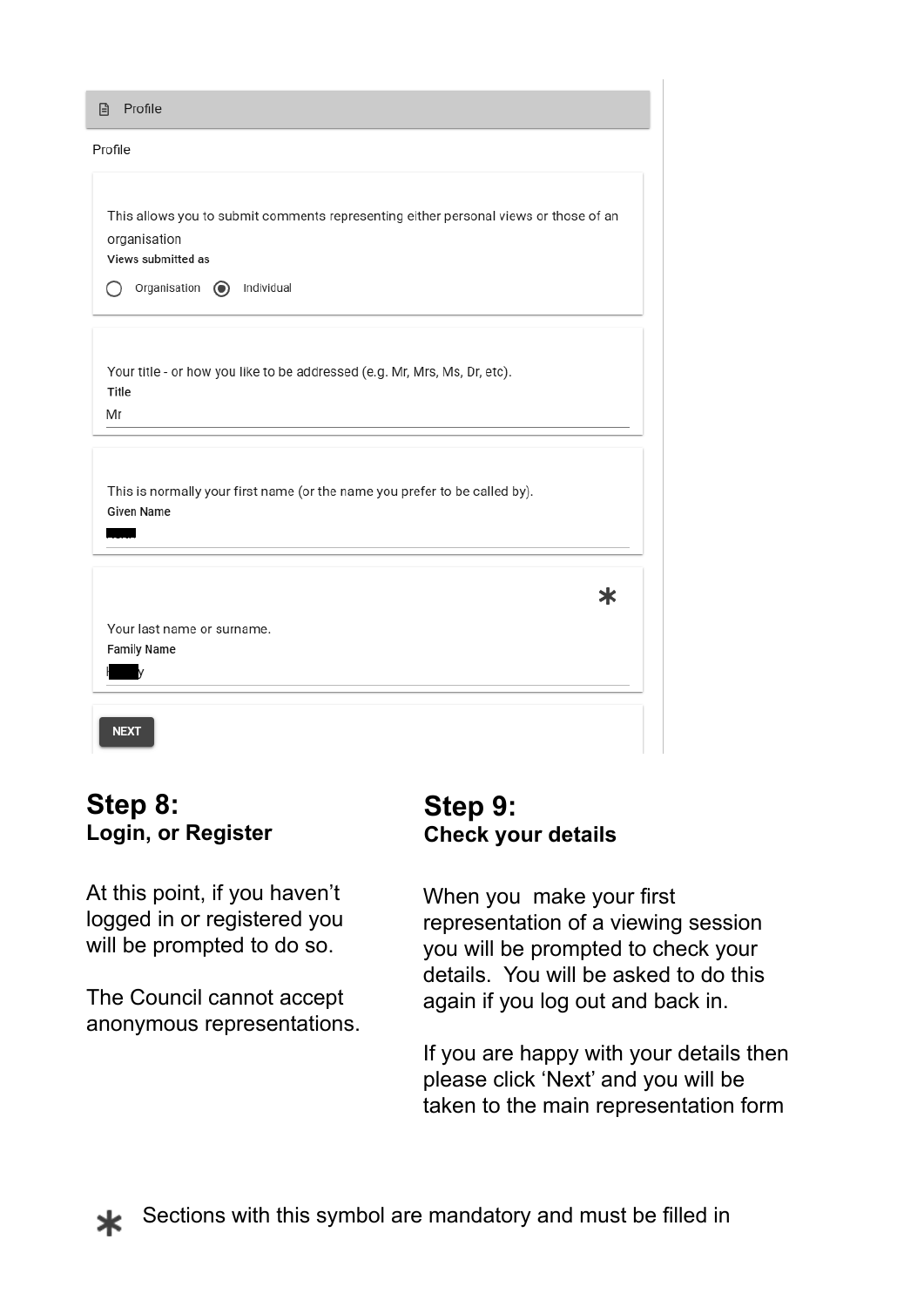**A** Part B

Part B

Before filling out his form please read the Guidance Note on how to make a representation (in particular sections 4 to 6) which is available to view here:

www.wirral.gov.uk/newlocalplan

|                                                                                                                                 | Question 3<br>To which part of the Local Plan does this representation relate? |  |  |  |
|---------------------------------------------------------------------------------------------------------------------------------|--------------------------------------------------------------------------------|--|--|--|
|                                                                                                                                 | Paragraph(s)                                                                   |  |  |  |
|                                                                                                                                 | Policy                                                                         |  |  |  |
|                                                                                                                                 | Policies Map                                                                   |  |  |  |
|                                                                                                                                 | Sustainability Appraisal                                                       |  |  |  |
|                                                                                                                                 | Habitat Regulations Assessment                                                 |  |  |  |
|                                                                                                                                 | Question 3a<br>Ж                                                               |  |  |  |
| Please state which paragraph number(s), Policy Number, or Policies Map (Inset Map<br>number(s)) this representation relates to. |                                                                                |  |  |  |
|                                                                                                                                 |                                                                                |  |  |  |
|                                                                                                                                 | COMPLETE COMMENT<br><b>DISCARD</b>                                             |  |  |  |

#### **Step 10: Fill in the Representation Form**

Please complete the Representation Form (Q's 3 to 7 and supplementary question as appropriate)

Please remember to be as succinct as possible

Please note that you need to complete a separate form for every aspect of the Plan that you wish to make a representatation on.

You can make as many representations as you like.



**Sections with this symbol are mandatory and must be filled in!**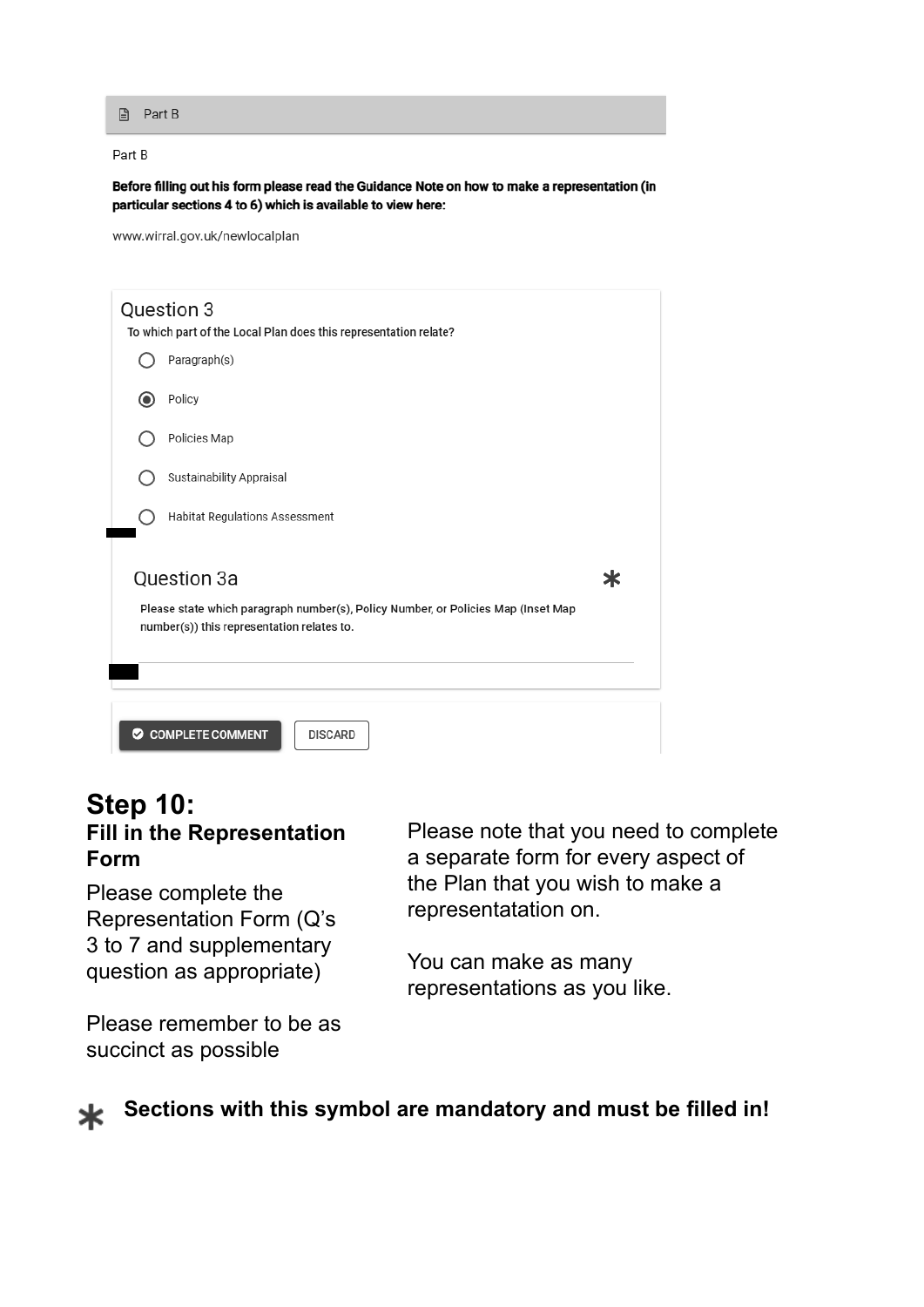#### **Ouestion 8**

Please note the Inspector will determine the most appropriate procedure to adopt to hear those who have indicated that they wish to participate in hearing session(s). You may be asked to confirm your wish to participate when the Inspector has identified the matters and issues for examination.

If you wish to participate in the hearing session(s), please outline why you consider this to be necessary:

| $\leftrightarrow$ $\leftrightarrow$ | Paragraph | $\sim$ 1 |  | B <i>I</i>   플 홈 콤 롤   @ @ |                   |
|-------------------------------------|-----------|----------|--|----------------------------|-------------------|
|                                     |           |          |  |                            |                   |
|                                     |           |          |  |                            |                   |
|                                     |           |          |  |                            |                   |
| D                                   |           |          |  |                            | Powered by Tiny / |

### Notification of Next Stages in Wirral's Local Plan

**DISCARD** 

#### Preparation

Would you like to be kept updated of future stages of the Wirral Local Plan 2021-2037? (namely submission of the Plan for examination, publication of the Inspector's recommendations and adoption of the Plan).

 $\odot$  Yes

COMPLETE COMMENT

**Step 11: Complete your comment (Saving your comment)**

 $\bigcirc$  No

Once you are happy with your submission and have answered relevant questions you can click 'Complete Comment' this will save your comment. You can log off and back on if needed once you have saved comment. If you log off without pressing complete then you will lose your work

Sections with this symbol are mandatory and must be filled in.

| F Part Z The Places and Our Vision | لىزيا |
|------------------------------------|-------|
| ▶ Part 3 Strategic Policies        | н.    |
| ▶ Part 4 Regeneration Policies     | $+$   |

If you click 'complete comment' without completing mandatory questions you will see this symbol. You will need to click on it and complete the missing information before you can submit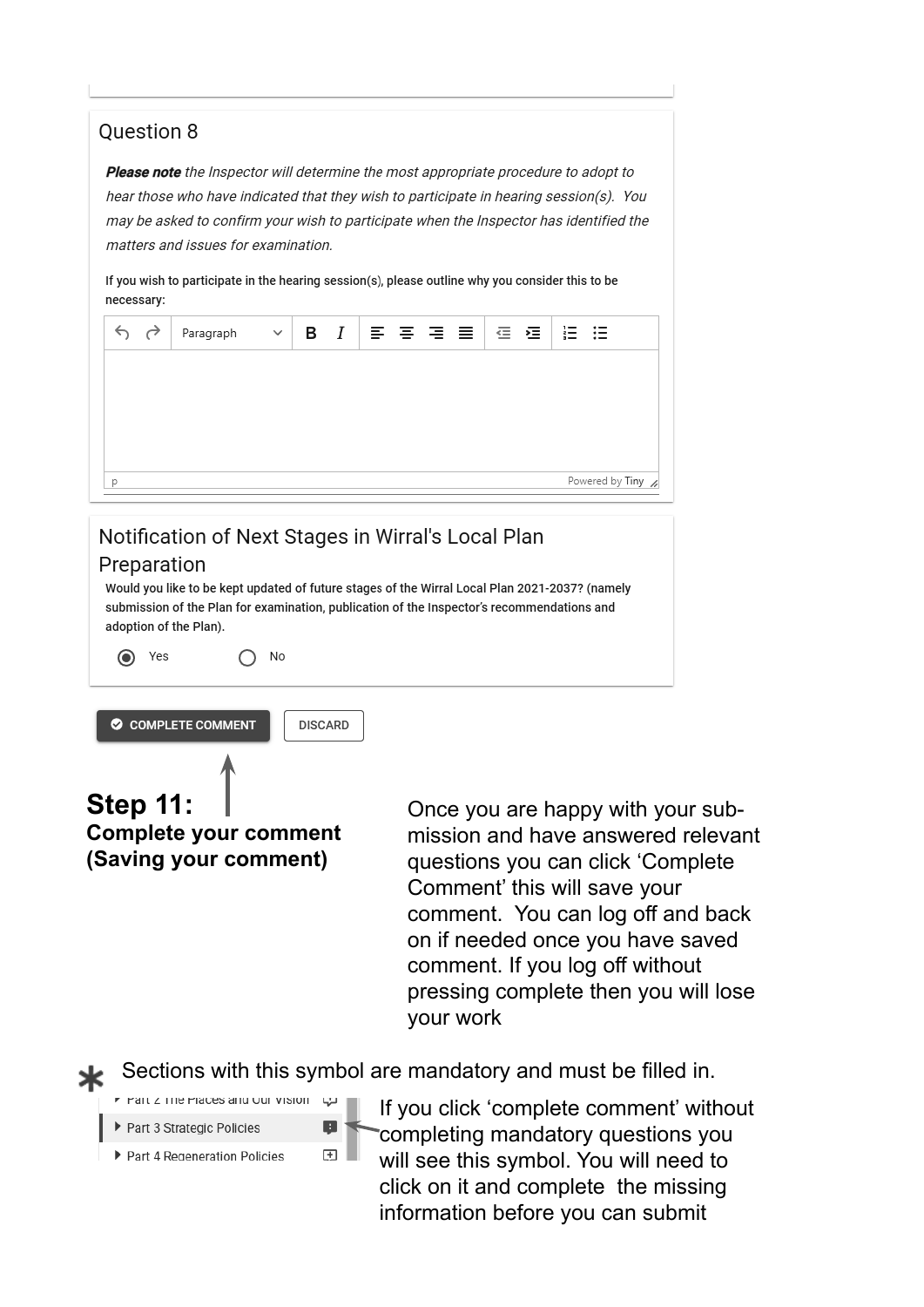#### **Step 12: Reviewing and Editing Representations**

- ▶ Part 2 The Places and Our Vision
- ▶ Part 3 Strategic Policies



Representations that are saved are indicated by this symbol. You can save numerous representations before reviewing them and submitting them

If you are happy with your representation and don't wish to review or edit you can click the 'submit' button. However, please note if you click 'submit' your representation/s will be submitted to the Council and you can't change it. However you can submit another representation. If you do make a mistake please contact us using the details below to arrange for a submisison to be deleted.

#### **Editing Representations**

You can review and edit representation/s before you submit them by clicking on the review button.

You can edit your representation/s by clicking the 'Review' button, right. Once you are happy with your representation/s you should click 'Submit' to send us your representations. Please note: You won't be able to amend your representation after you click Submit. You can however make a new representation if required.

**REVIEW** 

**SUBMIT**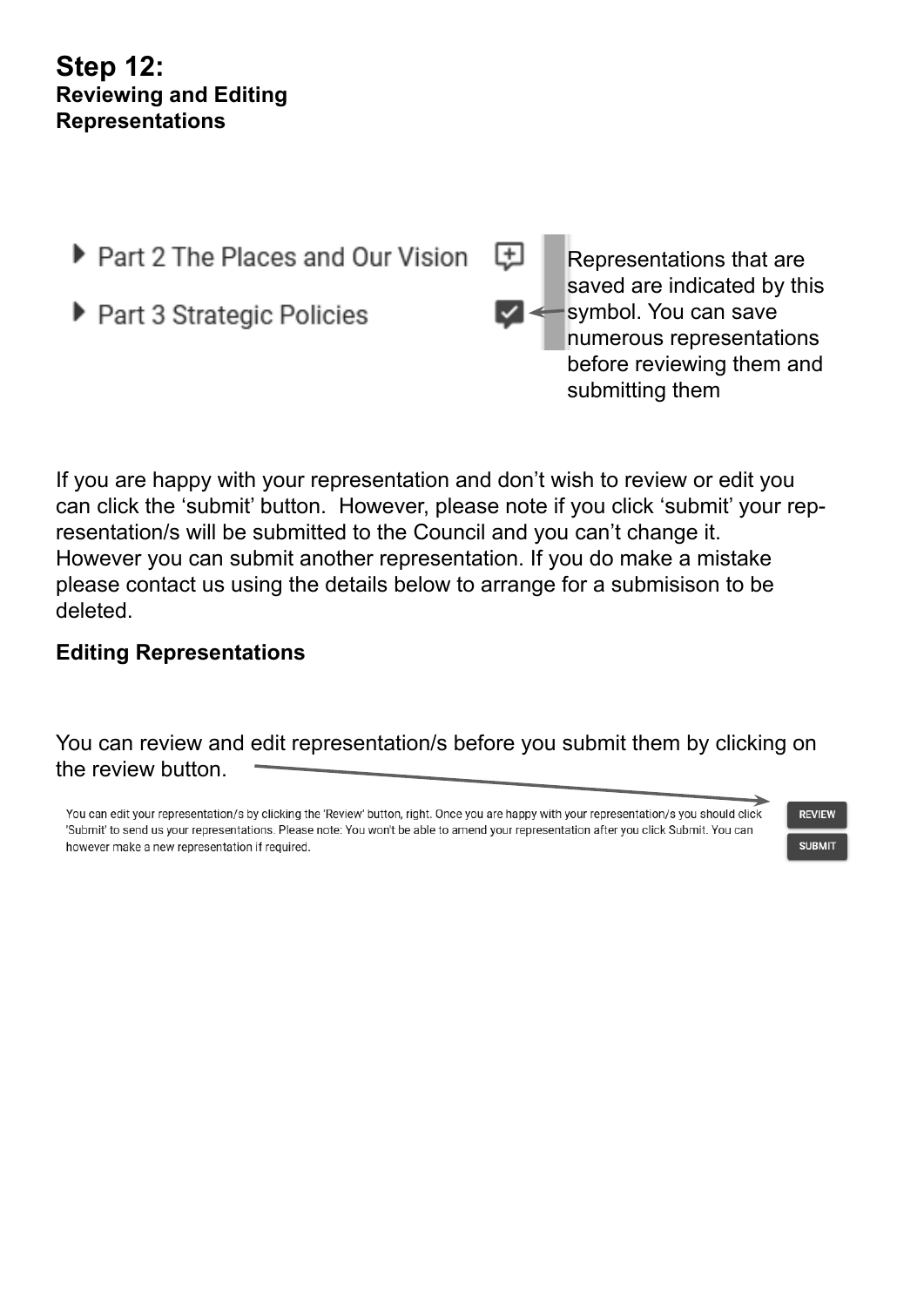| <b>BACK</b><br><b>SUBMIT</b><br>CANCEL                                                                                  |   |
|-------------------------------------------------------------------------------------------------------------------------|---|
| <b>O</b> You can submit your responses now                                                                              |   |
|                                                                                                                         |   |
| Profile                                                                                                                 |   |
| $\bullet$                                                                                                               | 它 |
| This allows you to submit comments representing either personal views or those of an organisation<br>Views submitted as |   |
| Organisation (a)<br>Individual                                                                                          |   |
|                                                                                                                         |   |

To edit your representation click on the pen symbol for appropriate questions.

| <b>Local Plan Submission Draft</b>                                                                                                                                                                         | FORMAL SUBMISSION - OPEN |
|------------------------------------------------------------------------------------------------------------------------------------------------------------------------------------------------------------|--------------------------|
| ❶ Your current submission is in draft. We received your last submission for this event on 23/04/22 01:30PM.                                                                                                |                          |
| <b>Review</b>                                                                                                                                                                                              |                          |
| Please review your response below. Once you have completed the review, please click 'Submit' to send your response.<br>CANCEL<br><b>SUBMIT</b><br><b>BACK</b>                                              |                          |
| <b>O</b> You can submit your responses now                                                                                                                                                                 |                          |
| Profile<br>$\bullet$<br>This allows you to submit comments representing either personal views or those of an organisation<br>Views submitted as<br>Organisation (a)<br>Individual<br>CANCEL<br><b>SAVE</b> | B                        |
|                                                                                                                                                                                                            |                          |

 When you have completed your review and changes-click on the save disk symbol or 'save' button.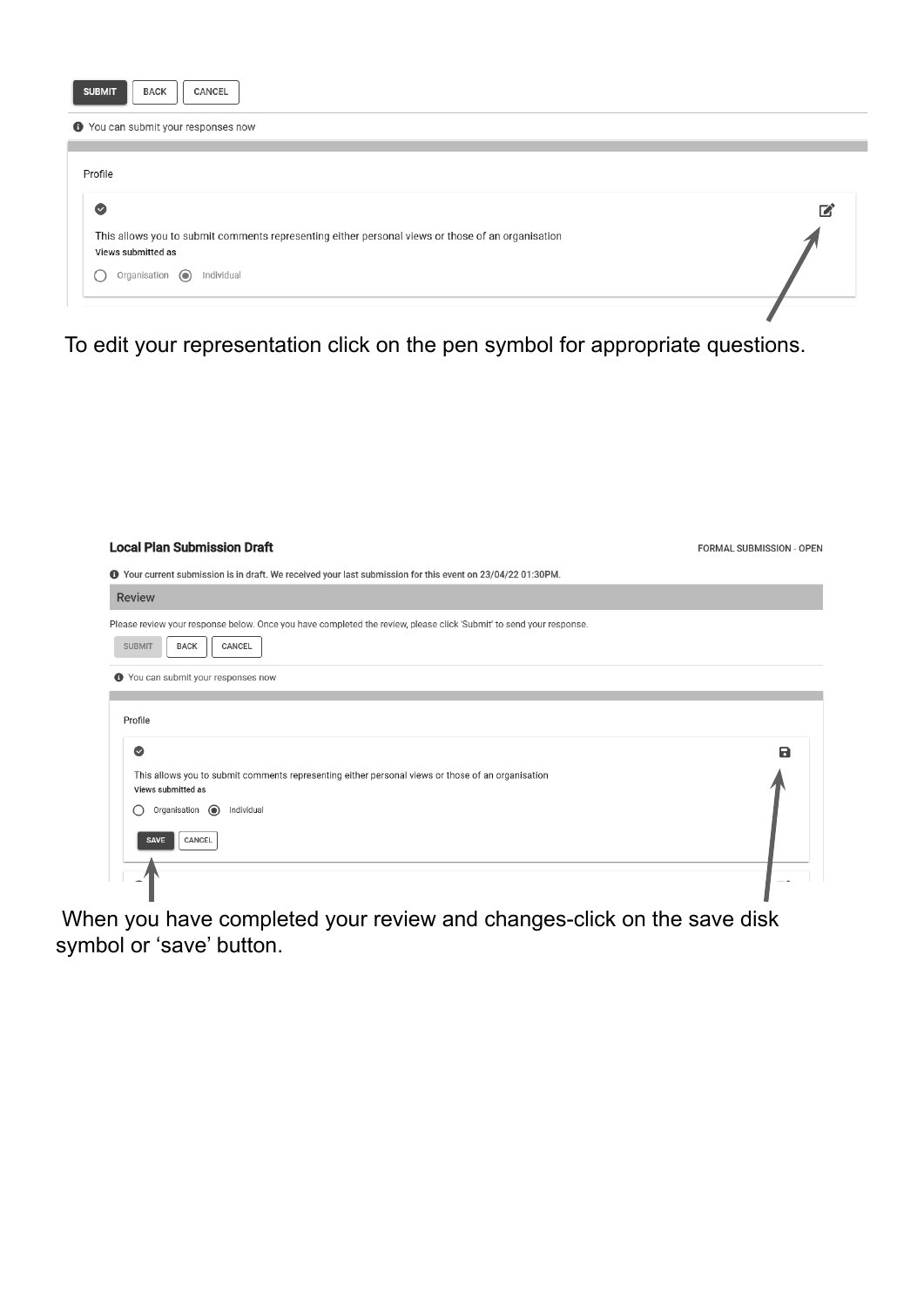### **Step 13: Submitting your representations**

| O We received your best submesses for this event on 19/04/22 06:14244.<br><b>Basseu</b>                                                                                                                                                                                                                                 |          |  |
|-------------------------------------------------------------------------------------------------------------------------------------------------------------------------------------------------------------------------------------------------------------------------------------------------------------------------|----------|--|
| Please revers your response better there are have competited the nevers pressure click Submit to send your response.<br><b>AMAR</b> CONCERN<br><b>BAAFT</b>                                                                                                                                                             |          |  |
| O Was hard submit your responses may<br>Have you provided all the comments?<br>Profile"<br>You won't be able to add any more comments for this submission after you :<br>slick Subrat Now.<br>This allows you're support passworth to<br>Views automatical<br>AND MORE COMMENTS<br><b>ARRAIT NOW</b><br>C Home of Local | $\alpha$ |  |
| Your time- on how you like to be addressed by a MIL Mrs. Ms. Dr. etc.<br><b>START OF A STATISTICS OF PARTICIPATION</b><br><b>District</b><br><b>ABC</b>                                                                                                                                                                 | m        |  |
|                                                                                                                                                                                                                                                                                                                         | $\alpha$ |  |

 When you are ready to submit your representation/s please click on the Blue 'Submit' Button. The warning message above will appear asking whether want to make further changes to your representation or to 'submit now'. Click 'Submit now' to complete your submission.

If your representation is submitted successfully you will see this message.

Please click 'ok' and you will returned to the main event page. You can make further submissions by logging out and then back in and starting the process again.



Please note that if you have saved multiple representations and click 'submit' then they will all be submitted. If you have made multiple representations in one session -please review all before pressing 'submit'